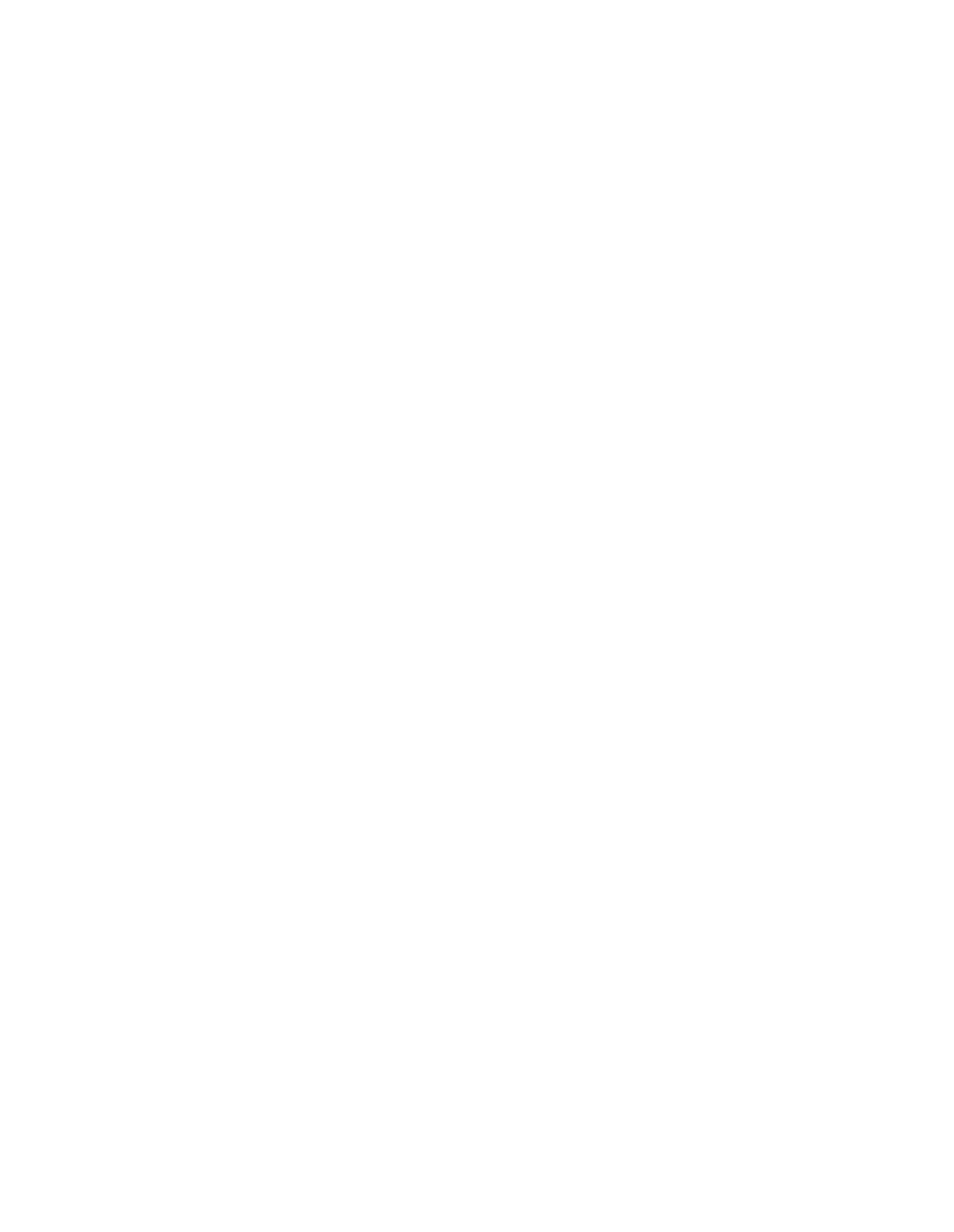# **Introduction: Intersections of Art and Politics 7**

# **Portraits of Artists as Political Subjects and Actors 15**

**Angelina Milosavljevic-Ault 17** AN ARTIST IN AND OUT OF THE SYSTEM IN EARLY MODERN FLORENCE. SOCIAL CONTEXT AND THE STRUGGLE FOR ESTABLISHMENT OF YOUNG GIORGIO VASARI AS REFLECTED IN HIS LETTERS OF 1534 AND 1536

#### **Vladimir Peter Goss 25** *RESURRECTIO MEMORIAE* – THE CASE OF JOSEF STRZYGOWSKI

**Elizabeth Kajs 33** THE ORIGINS OF AN IDENTITY: KÄTHE KOLLWITZ'S EARLY EXPLORATIONS OF THE PUBLIC AND PRIVATE

## **Daniel Zec 41** OSCAR NEMON'S SYSTEM OF UNIVERSAL ETHICS

**Maria de Fátima Morethy Couto 53** KINETICS, DESPITE IT ALL: SOUTH AMERICAN ARTISTS IN EUROPE AND SPECTATOR PARTICIPATION

#### **Martina Bratić 63** SHOULD ENGAGED ART RE-ENGAGE? SOME PERSPECTIVES OF YAEL BARTANA'S WORKS

# **Spaces of Political-Artistic Representation 73**

## **Hadrien Volle 75**

THE TRANSFORMATION OF THE DECORATIVE PROGRAMME OF THE FAUBOURG SAINT-GERMAIN THEATRE DURING THE FRENCH REVOLUTION

#### **Katarina Mohar 83** ART REPRESENTING THE STATE: THE VILLA BLED OFFICIAL RESIDENCE

**Tijana Borić 93** A MANIFESTO OF POWER AND RESTORED STATEHOOD: KARAĐORĐE'S TOWN OF TOPOLA

## **Sanja Zadro 101**

TRANSFORMATIONS OF THE RONDO SQUARE IN MOSTAR IN THE FIRST HALF OF THE 20TH CENTURY

# **Representing Politics 109**

#### **Danko Šourek 111** ICONOGRAPHY OF THE SACRED STAGE: SCENOGRAPHY FOR THE CANONICAL CORONATION OF OUR LADY OF TRSAT (1715)

## **Aleksandra Kučeković 119**

ART, POLITICS AND RELIGIOUS IDENTITY – COATS OF ARMS OF THE PAKRAC SLAVONIAN BISHOPRIC IN THE 18<sup>TH</sup> CENTURY

## **Tiphaine Gaumy 129**

THE ICONOGRAPHY OF POPULAR REVOLTS IN MODERN EUROPE  $(14^{TH} - 18^{TH}$  CENTURIES): IMAGES AND AUTHORITIES

## **Jovana D. Milovanović 139**

THE MILLENNIUM CELEBRATIONS OF 1896 AND THE CITY OF RIJEKA: ON ANDOR DUDITS' PAINTING *THE CEREMONIAL PROCLAMATION OF THE ANNEXATION OF RIJEKA TO HUNGARY IN 1779*

## **Igor Borozan 147**

BETWEEN THE ARTS AND POLITICS: RITUAL CRADLE DONATION AND THE CASE OF THE FALSE PREGNANCY OF QUEEN DRAGA OBRENOVIĆ

# **Frano Dulibić 157**

IDEOLOGIES, CARTOONS AND COMIC STRIPS DURING WORLD WAR II IN CROATIA

## **Ana Munk 171**

IDOLATRY: REFLECTIONS ON VISUAL PERMISSION AND PROHIBITION IN ISLAM AND CHRISTIANITY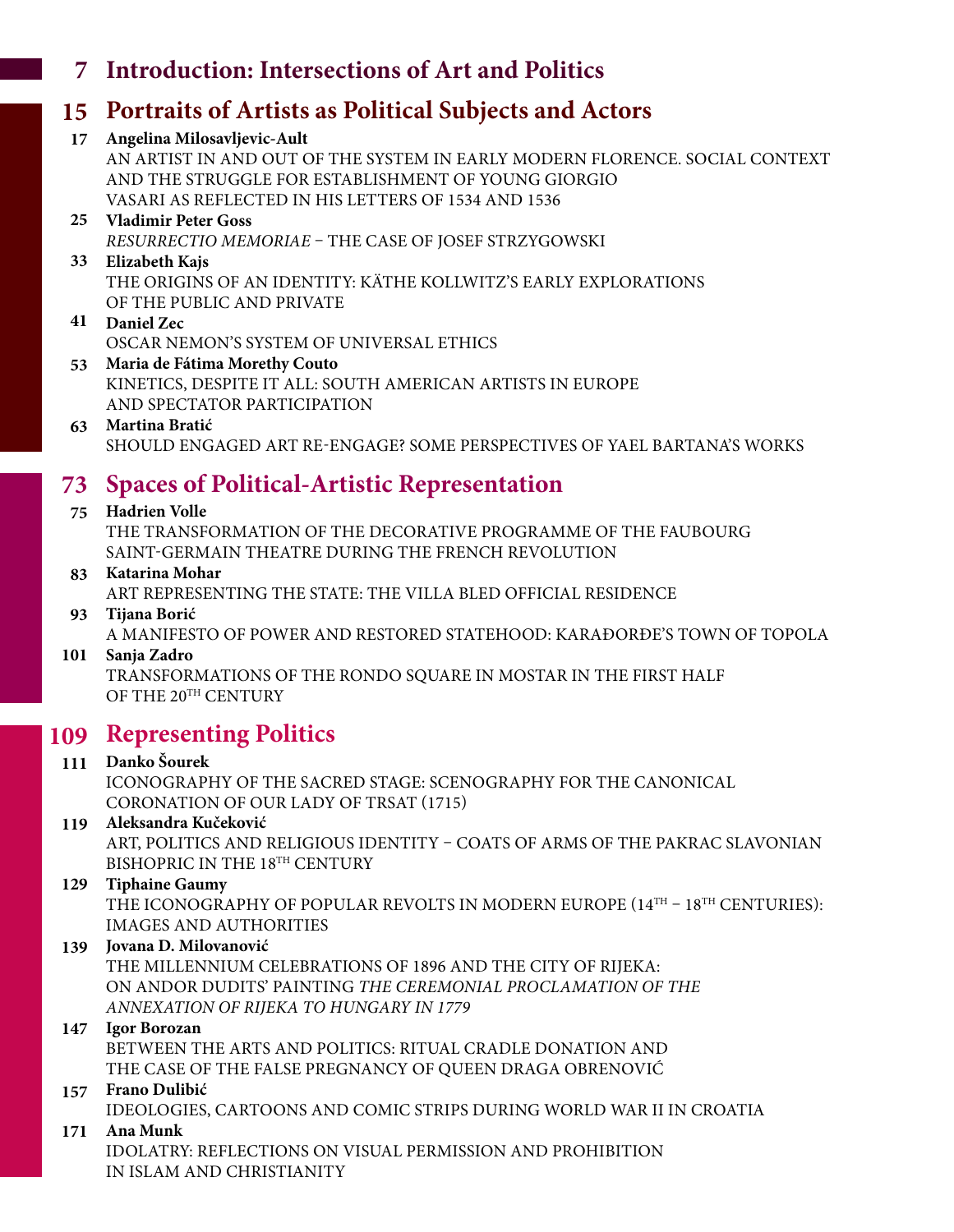# **183 The Politics of Patronage, Provenance, and Curation**

## **185 Sanja Cvetnić**

THE FRANKAPAN FAMILY AND THE POLITICAL ICONOGRAPHY OF EARLY MODERN AND MODERN CROATIA

#### **193 Marjeta Ciglenečki** THE DIPLOMATIC GIFT OF A PAINTING AND ITS COPY IN THE PTUJ CASTLE GALLERY

**201 Ljerka Dulibić, Iva Pasini Tržec** THE LONG LIVES OF TRANSFERRED MUSEUM OBJECTS: THE EXCHANGE OF PAINTINGS FROM THE STROSSMAYER GALLERY (ZAGREB) FOR THE BAPTISMAL FONT FROM THE MUSEO CORRER (VENICE) IN 1942

#### **213 Katja Mahnič**

**221 Jasminka Najcer Sabljak, Silvija Lučevnjak** JOSIP MANTUANI ON THE ROLE OF ART COLLECTION WITHIN THE MODERN MUSEUM

STATE AUTHORITIES AND THE HERITAGE OF NOBLE FAMILIES OF EASTERN CROATIA

# **231 Art, Nations, Nationalism**

#### **233 Marina Bregovac Pisk**

COLLECTING PAINTINGS, PRINTS AND SCULPTURES IN A NATIONAL MUSEUM FROM THE 19TH TO THE 21ST CENTURY

#### **243 Sandi Bulimbašić**

THE MEDULIĆ ASSOCIATION OF CROATIAN ARTISTS IN THE CONTEXT OF CENTRAL EUROPEAN ARTISTIC AND POLITICAL ASPIRATIONS: THE MYTH AND THE NATION

#### **255 Iva Prosoli**

FROM *HEIMATKUNST* TO THE ZAGREB SCHOOL (AN ATTEMPT TO CREATE NATIONAL IDENTITY THROUGH PHOTOGRAPHY)

#### **263 Nikki Petroni**

SUBVERTING THE CANON: A RETHINKING OF THE PLACE OF TRADITION IN PERIPHERAL MODERN ART. THE CASE OF MALTA

#### **271 Ana Šeparović**

CROATIAN PAINTING AND ART CRITICISM IN THE PERIOD OF SOCIALIST REALISM (1945–1950): THEORY VS. PRACTICE

#### **281 Aldona Tołysz**

BETWEEN FREEDOM AND POLICY: THE POLISH ART SCENE IN THE COMMUNIST PERIOD BETWEEN 1945 AND 1965

## **291 Political Architecture/The Politics of Architecture**

#### **293 Cosmin Minea**

FOREIGN AND LOCAL ENTANGLEMENTS IN THE CREATION OF ROMANIAN ARCHITECTURAL HERITAGE IN THE LATE 19TH CENTURY

#### **303 Franko Ćorić**

PROTECTION AND RESTORATION OF HISTORIC MONUMENTS AS A CULTURAL POLICY OF THE AUSTRO-HUNGARIAN MONARCHY

#### **313 Aleksander Łupienko**

ARCHITECTURE AND URBAN PLANNING IN SERVICE OF POLITICS: NEOCLASSICISM AND THE RESTRUCTURING OF CITIES IN THE KINGDOM OF POLAND

#### **325 Michał Pszczółkowski**

ARCHITECTURE AS A TOOL OF TRANSCULTURATION IN POLISH LANDS DURING THE PARTITIONS

## **335 Dragan Damjanović**

AUSTRO-HUNGARIAN DUALISM AND CROATIAN 19TH-CENTURY ARCHITECTURE – POLITICS AND DESIGN

# **349 List of authors**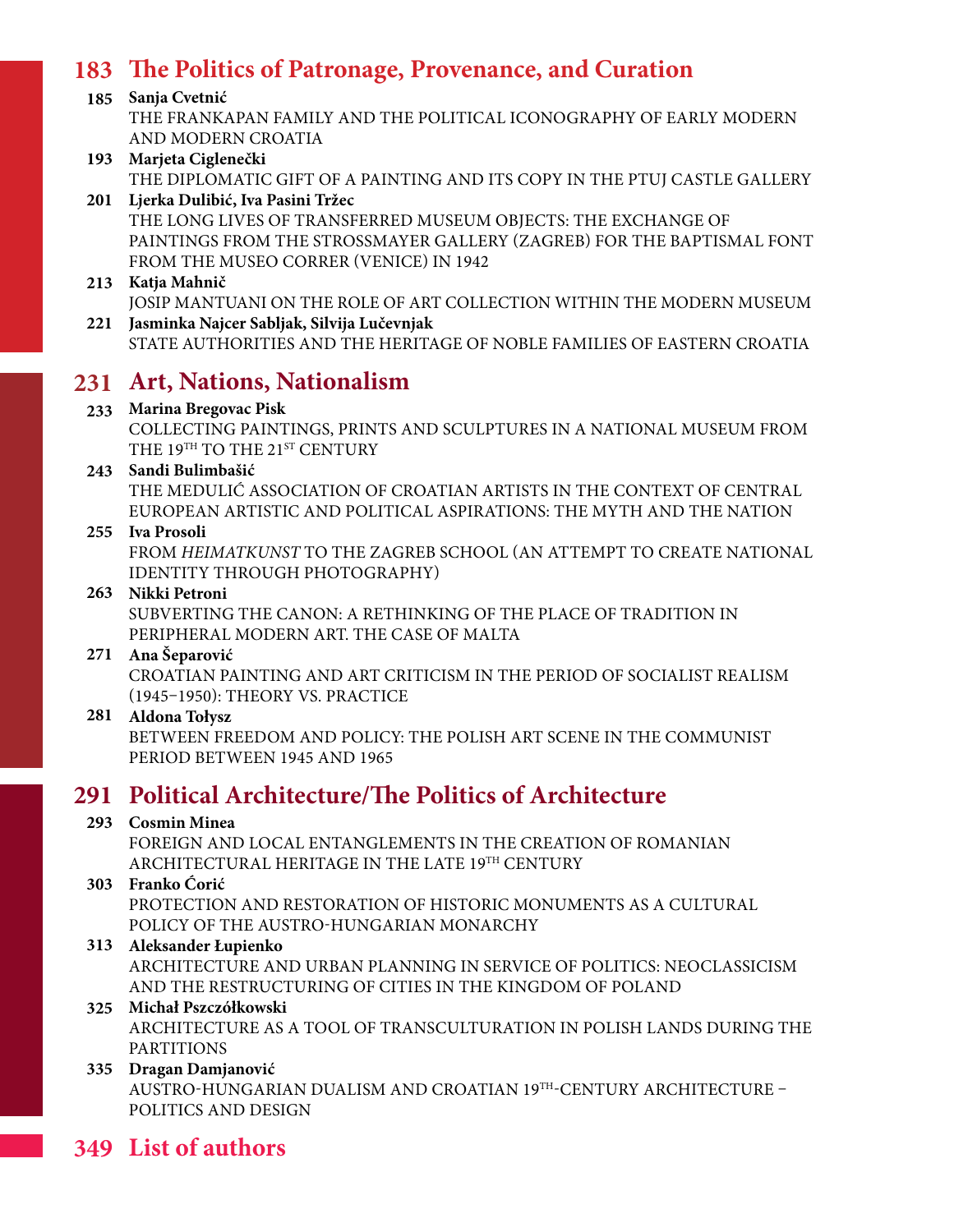## **Tijana Borić**

Faculty of Arts, University of Niš

# **A MANIFESTO OF POWER AND RESTORED STATEHOOD: KARAĐORĐE'S TOWN OF TOPOLA**

#### *Abstract*

*An essential element of representative culture in the late modern European era was the process of choosing, establishing and shaping a capital city. The heart of the capital was the princely court, an unmistakable expression of the highest authorities. Despite its lack of independence and extreme political circumstances, the Serbian community was aware of contemporary developments. The construction of the town of Topola by the revolutionary leader Karađorđe provided evidence that the new concept of a ruler representing the state was already known to Serbian political elites. The construction of the court of Karađorđe in Topola was a conscious political intervention to create an institutional center for the restored Serbia, which legally and symbolically pointed to the political and ideological course Serbia took in the early 19th century.*

**Keywords:** Karađorđe, princely court, Topola, capital city, national representation

#### **INTRODUCTION**

t the beginning of the 19<sup>th</sup> century, a little town in central Serbia named Topola developed into the center of the restored Serbian state. Here, the process of shaping a new image for the state and its national emancipat veloped into the center of the restored Serbian state. Here, the process of shaping a new image for the state and its national emancipation was initiated. Topola's prime geographical position in the Šumadija region made it ideal as a political and administrative hub for the recently liberated parts of Serbia during the rule of Đorđe Petrović, nicknamed Karađorđe (Black George).<sup>1</sup> Hidden and sheltered from nearby military clashes with dense forests that offered a place of safety in case of danger, Topola and the adjacent Oplenac Hill were naturally considered an ideal setting and a safe, stable seat for the nascent state. Therefore, it is not surprising the Grand Leader of the Serbs at the beginning of the 19<sup>th</sup> century decided to settle there permanently after a long period of constant migration.<sup>2</sup> Karađorđe Petrović, the leader of the Serbian Revolution, was born in the nearby village named Viševac<sup>3</sup> and settled in the immediate vicinity of Topola at the dawn of the First Serbian Uprising in 1804. It was under the leadership of Karađorđe that Topola experienced a real boom in its development.

#### **FIRST AND SECOND RESIDENCES**

lack of primary sources and archival materials prevents reliable chronological reconstruction of the edifices constructed by Karađorđe in Topola. However, based on notes, memoirs and travel chronicles, we can forward a spe construction of the edifices constructed by Karađorđe in Topola. However, based on notes, memoirs and travel chronicles, we can forward a speculative description that, hopefully, future excavations and research will confirm or improve on. According to the memoirs of Konstantin Nenadović, the first household that Karađorđe established in Topola

<sup>1</sup> Branko Vujović, *Umetnost obnovljene Srbije 1791–1848* [Art in Revived Serbia 1791–1848] (Beograd: Prosveta, Republički zavod za zaštitu spomenika kulture, 1986), 97–99.

<sup>2</sup> Konstantin Nenadović, *Život i dela velikog Đorđa Petrovića Kara-đorđa oslobodioca i Vladara Srbije i život njegovi Vojvoda i junaka: kao gradivo za srbsku istoriju od godine 1804 do 1813 i na dalje* [Life and Deeds of the Grand George Petrović Kara-đorđe, a Liberator and Ruler of Serbia, and the Lives of his Dukes and Heroes: as the Source for Serbian History from 1804 to 1813 and Beyond], vol. 1 (Beč: Štamparija Jovana N. Vernaja, 1883), XXIX–XXXII.

<sup>&</sup>lt;sup>3</sup> Similar to biographies of ancient heroes, the exact place of birth of Karađorđe remains uncertain and many places claimed to be the birthplace of the Great Leader. It is interesting that the folk tradition emphasized the importance of Topola and tied it to the personality of Karađorđe, as deep into the late 19th century it was generally believed that he was born there. Joakim Vujić, *Putešestvije po Serbiji*  [*Travels in Serbia*], vol. 1 (Beograd: Srpska književna zadruga, 1902), 127; Mile Nedeljković, *Zapisi o Šumadiji* [Records on Šumadija], vol. 2 (Beograd: Centar za naučna istraživanja Srpske akademije nauka i umetnosti i Univerziteta u Kragujevcu, 2000), 35–37.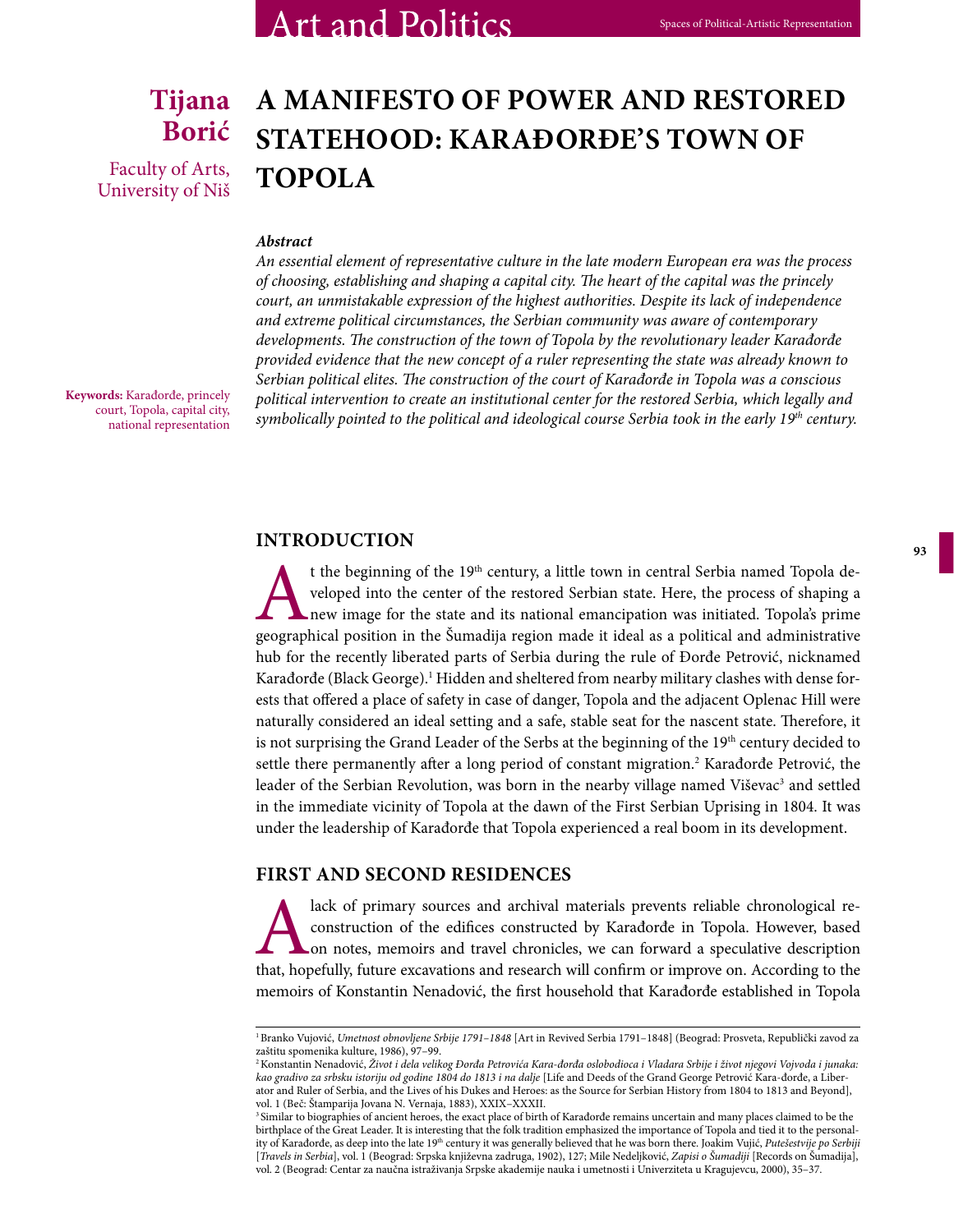already reflected his newly acquired status of a successful leader and the material progress and prosperous life of a good young landlord.4 Nenadović discusses the prominent position and structure of the spacious family home, which included defensive features such as arrow slits in the walls due to the unsafe circumstances prior to the First Uprising. Interestingly, the home of the future Great Leader was characterized by the need to establish a place undisturbed by eager eyes in which we can recognize the first signs of the enclosure of private space and a movement away from the old concept of an open countryside.<sup>5</sup> One detail that especially draws readers' attention is the fact that Karađorđe's house had a special door through which he entered with "higher honor". This privatization and personalization of space points to concepts of ownership, control and power. Furthermore, the description of an orderly household surrounded by cultivated orchards, vineyards and fields alludes to the successful management of the vast property, independence, and security in everyday life.

Beyond highlighting an idyllic image of Karađorđe's residence, this detailed account of the estate should be seen in the light of the author's attempt to insert an image of welfare and prosperity that prefigures the new course soon to be taken under the leadership of Karađorđe. An image of the household highlighted against the backdrop of an idealized pastoral landscape was commonplace in 19<sup>th</sup> literature and visual arts. It represented a carefully-calculated celebration of the idea of freedom, an Arcadian shelter from actual reality filled with daily turmoil.

Karađorđe's key role in the national revolution and the astonishing success of the First Serbian Uprising placed this little Serbian town at the center of political attention, and the reputation of Topola grew in proportion to the success of the revolutionary events. The fact that Karađorđe's household was burned in a revenge campaign in 1804 by Kučuk Alija, an Ottoman military leader, supports the fact that it was already recognized as a politically important seat of power.<sup>6</sup>

Armed conflicts during the first years of the Uprising prevented any bigger architectural undertakings in Topola, but it is quite certain that immediately after his first home was set on fire, Karađorđe built a new one, that, by all accounts and according to actual needs, had the characteristics of a fortified military camp.7 Scarce diary notes and short references in memoirs reveal that Karađorđe's second residence in Topola was clearly defined by a palisade and fortified with a defensive rampart featuring loopholes (arrow slits) and watchtowers.<sup>8</sup>

Karađorđe's second residence in Topola was distinctive due to its recognizable purpose and the particular use of the space that underlined its role of a ruler's residence. Besides its strictly residential function, it was used as an official and public space. Next to the residential *konak*<sup>9</sup> , there were buildings that were used as offices, a court of justice and the headquarters of the Grand Leader.10 Prominent Serbian individuals of the time frequently visited Karađorđe's seat in Topola, as did many of the leading political figures in revolutionary Serbia, representatives of the Ottoman government and members of the State Council. These frequent official visits to Topola systematically consolidated and legitimized the little town as the capital of the state authorities.

#### **DEVELOPMENT, FORM AND FUNCTIONS OF THE TOWN IN TOPOLA**

The period of truce in 1807 and 1808 brought about a revival of construction activities in Topola. It is well known that patronage played a key role in the culture of the courts and in confirming the ruler's identity. Sinc ities in Topola. It is well known that patronage played a key role in the culture of the courts and in confirming the ruler's identity. Since at least the Renaissance, the

<sup>4</sup> Nenadović, *Život i dela velikog Đorđa Petrovića Kara-đorđa*, XXXII.

<sup>5</sup> Miroslav Timotijević, "Privatni prostori i mesta privatnosti" [Private Spaces and Spaces of Privacy], in *Privatni život kod Srba u XIX veku*, eds. Ana Stolić and Nenad Makuljević (Beograd: Klio, 2006), 172–177.

<sup>6</sup> Borivoje Drobnjaković, "Topola Karađorđeva prestonica" [Topola Karađorđe's Capital], *Brastvo*, no. 20 (1926): 62*–*63.

<sup>7</sup> Radoš Ljušić, *Vožd Karađorđe: biografija* [The Grand Leader Karađorđe: Biography] (Beograd: Zavod za udžbenike i nastavna sredstva, 2005), 512.

<sup>8</sup> Nenadović, *Život i dela velikog Đorđa Petrovića Kara-đorđa*, XXXIII.

<sup>9</sup>*Konak* is a Turkish word for a large palatial house that was built on the territories of the former Ottoman Empire and was used both for residential and official purposes. See Jelena Bogdanović, "On the Architecture of the Konaks in Serbia (1804–1830s)," *Serbian Studies: Journal of the North American Society for Serbian Studies* 21, no. 2 (2007): 161–180.

<sup>10</sup> Radosav Marković, *Pitanje prestonice u Srbiji kneza Miloša* [The Issue of Serbian Capital During the Era of Prince Miloš] (Beograd: Štamparija Drag. Popovića, 1938), 8.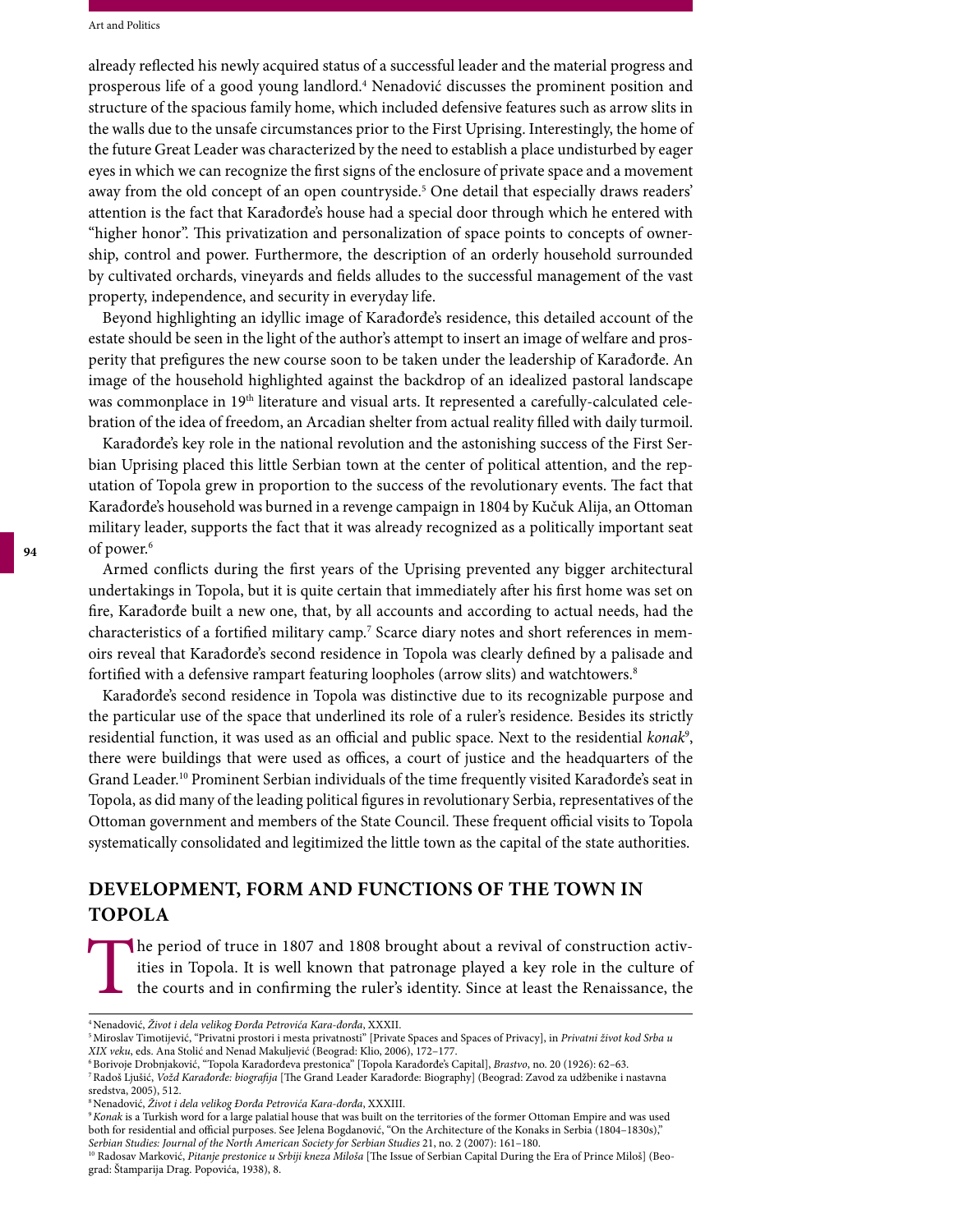concept of magnificence had been an important instrument of rulership.<sup>11</sup> The invention of tradition had a special significance in propaganda program of the rulers and in the process of legitimizing modern national demands.12 By encouraging construction activities, especially reconstructions of medieval monasteries and churches that had been demolished or destroyed, the collective memory of a former powerful medieval state was refreshed and contributed directly to the rise of a national consciousness. This concept was well known and accepted by the Serbian Grand Leader, too. Following the model of European practice, a system of active patronage helped to constitute and justify Karađorđe's leadership and to establish connection to a glorious, heroic past. Modelling himself on medieval rulers, Karađorđe renewed distinguished sacred *topoi* such as the medieval monasteries of Ravanica and Manasija.<sup>13</sup> Carefully calculated symbolism supported Karađorđe's political desires and backed up his aspiration to become the dominant political force in the province of Belgrade.

At the same time, the year 1808 witnessed the development of a powerful national cult of Karađorđe that exalted him as a member of the pantheon of idealized Serbian rulers and heroes. Visual culture was crucial in this process, and the portraits of Karađorđe<sup>14</sup> that were created during this period reveal an appreciation of political iconography and an understanding of the importance of the visible verification of power.

In order to block negative reactions to his unrestrained power and to prevent Belgrade from further strengthening its political prestige, Karađorđe took advantage of the period of truce in 1810 and conducted an extensive construction project that would make Topola an undeniable site of national memory and a symbolically and visually recognizable capital for the rebellious Serbia. Records state that in 1810 Karađorđe stayed in Topola more frequently and far longer than usual in order to plan the radical reconstruction and creation of the capital city.15

The National Assembly held in Belgrade on January 19–25, 1811 confirmed Karađorđe in the rank and title of the Grand Leader.<sup>16</sup> Having become a hereditary ruler, Karađorđe commenced the next important step in the visual glorification of his sovereign identity and political stature: the establishment of a clear seat of power, including a court, in Topola.

According to the standards of the early  $19<sup>th</sup>$  century Serbia, Topola was given all of the important institutional symbols of the state and nation including a court, church, city hall, courthouse, military barracks and school, which together marked it clearly as an ideological center of power and national life. The mobilization of all available building resources also points to the impressiveness of the architectural endeavors at the time. Topola became the largest construction site in the region. The importance of the project was underlined by frequent mention of Karađorđe's direct engagement in issues of design and organization, and his direct supervision of the overall construction process.17 The expansiveness of the project demanded expenditures that went far beyond the financial capacity of the patron – this alone can be considered a direct reflection of the concept of magnificence, the ideological discourse which was used even in the period of revolutionary sovereignty of Serbia. Within only three years, in the period between 1811 and 1813, a fortified city was built in Topola. It was rectangular in plan, surrounded by a huge moat, included three-story towers

<sup>11</sup> Hugh Trevor-Roper, *Princes and Artists: Patronage and Ideology at Four Habsburg Courts 1517–1633* (London: Thames and Hudson, 1976), 11–43.

<sup>&</sup>lt;sup>12</sup> Igor Borozan, "Between Evidence and Imagination: The Shaping of Tradition and Art in the Service of the 19<sup>th</sup> Century Serbian Monarchy," in *Imagining the Past: The Reception of the Middle Ages in Serbian Art from the 18<sup>th</sup> to the 21<sup>st</sup> Century, eds. Lidija Mere*nik et al. (Belgrade: Serbian National Committee of Byzantine Studies; Službeni glasnik; Instutute for Byzantine Studies, Serbian Academy of Sciences and Arts, 2016), 71–86.

<sup>13</sup> Miodrag Kolarić, "Likovna kultura Karađorđevog vremena" [Fine Arts in the Era of Karađorđe], *Istorijski glasnik*, no. 1–2 (1951): 62–63.

<sup>14</sup> Pavle Vasić, "Karađorđeva Srbija u delima savremenih umetnika" [Karađorđe's Serbia in the Works of Modern Artists], *Zbornik Muzeja prvog srpskog ustanka*, no. 1 (1959): 70–75.

<sup>15</sup> Ljušić, *Vožd Karađorđe*, 320.

<sup>16</sup> Ibid., 335–348.

<sup>17</sup> *Delovodni protokol Karađorđa Petrovića: (1812–1813)* [Bookkeeping Journal of Karađorđe Petrović: (1812–1813)], eds. Mile Nedeljković and Milivoje Stanković (Kragujevac: Svetlost; Topola: Centar za kulturu Dušan Petrović Šane, 1988).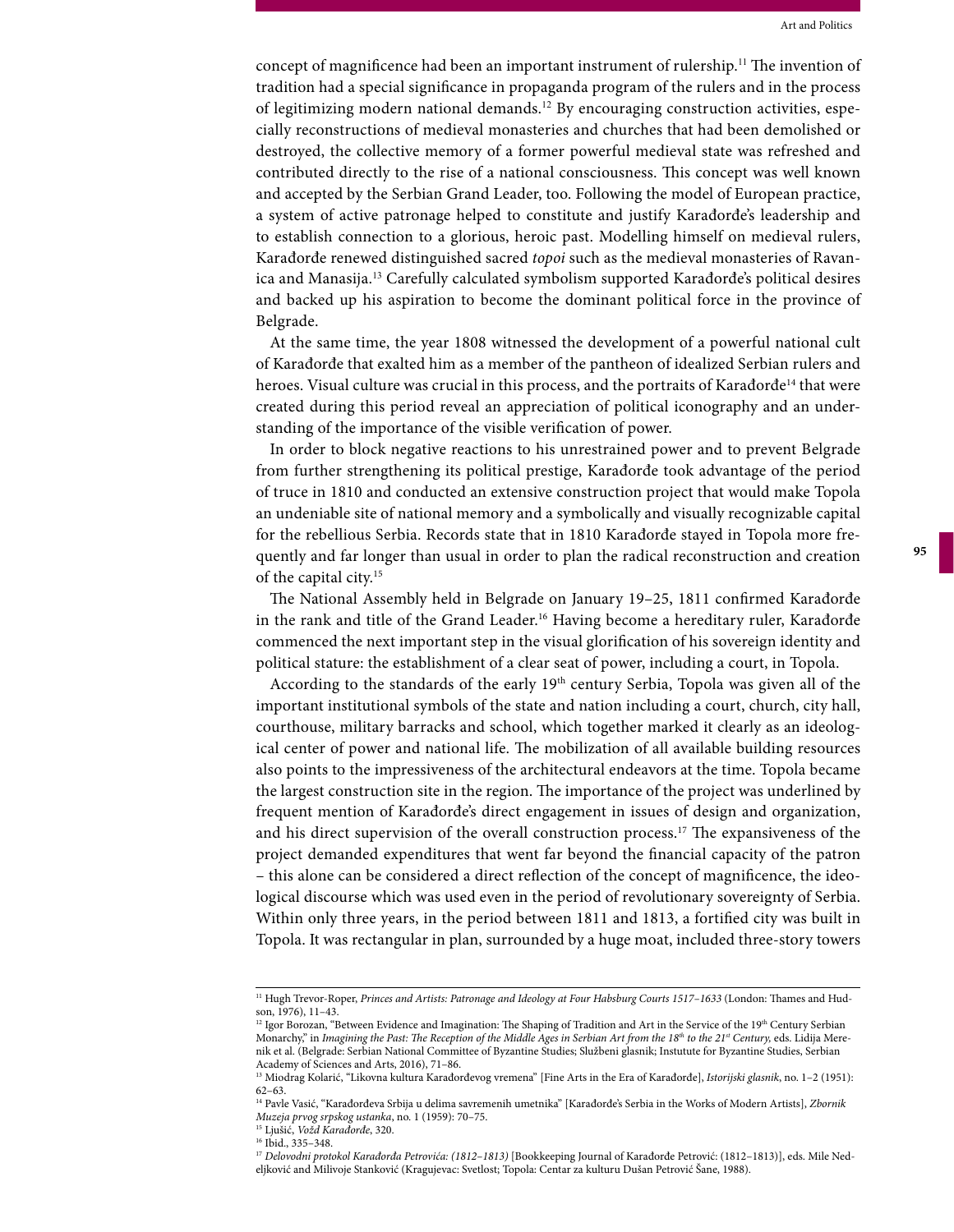

Fig. 1. The Town of Karađorđe in Topola, lithography, from Konstantin Nenadović, *Život i dela velikog Đorđa Petrovića Kara-đorđa oslobodioca i Vladara Srbije i život njegovi Vojvoda i junaka: kao gradivo za srbsku istoriju od godine 1804 do 1813 i nadalje* (Beč: 1883).

rising at its the corners, defended by cannons and encircled by thick walls designed for military maneuvers and the immediate defense of the city.<sup>18</sup>

A reconstruction of Karađorđe's heavily fortified town is almost impossible to imagine today. Topola was demolished in 1877 due to the fact that it was the seat of the rebellion against King Milan Obrenović. We must suffice with scarce records provided by contemporaries, some descriptions from later periods that must be treated with caution, and the few preserved buildings that later underwent significant changes.

The only known visual record of the Karađorđe's fortified town in Topola is a valuable lithographic print preserved in the book by Konstantin Nenadović, published in Vienna in 1883 (fig. 1). Even though the author was appointed as a teacher in the school in Topola during the first half of the 19<sup>th</sup> century, the image was made long after that period, so we need to interpret it carefully. There is also another image, a tableau made in 1903 by the architect Stojan Titelbah, but this is believed to be based on the above-mentioned image since it largely repeats details from the lithography and the author himself could not have known the original appearance of Karađorđe's city in Topola.<sup>19</sup>

The fortified town of Topola had multiple functions: defensive, administrative, organizational, residential, judicial, economical, ecclesiastical and educational. Despite the fact that there was not much time for the construction, one gets the impression that Karađorđe knew very well what his capital should contain and which different functions it should include. Accordingly, within the city a whole range of buildings was designed to accommodate state institutions of different characters. The space available for development was planned according to an organized hierarchical system and properly distributed architectural edifices gave the overall impression of tidiness and controlled organization, but also of national emancipation.<sup>20</sup> The city was divided into clearly defined units of space in contrast to the surrounding idyllic landscape, so that the palace complex was marked off from the surrounding world both visually and symbolically. This normative poetics of this orderly

<sup>&</sup>lt;sup>18</sup> Kolarić, "Likovna kultura Karađorđevog vremena," 9.

<sup>19</sup> Vujović, *Umetnost obnovljene Srbije,* 97.

<sup>20</sup> Nenad Makuljević, *Umetnost i nacionalna ideja. Sistem evropske i srpske vizuelne kulture u službi nacije* [Art and National Idea in the 19th Century: System of European and Serbian Visual Culture in the Service of Nation] (Beograd: Zavod za udžbenike i nastavna sredstva, 2006), 256.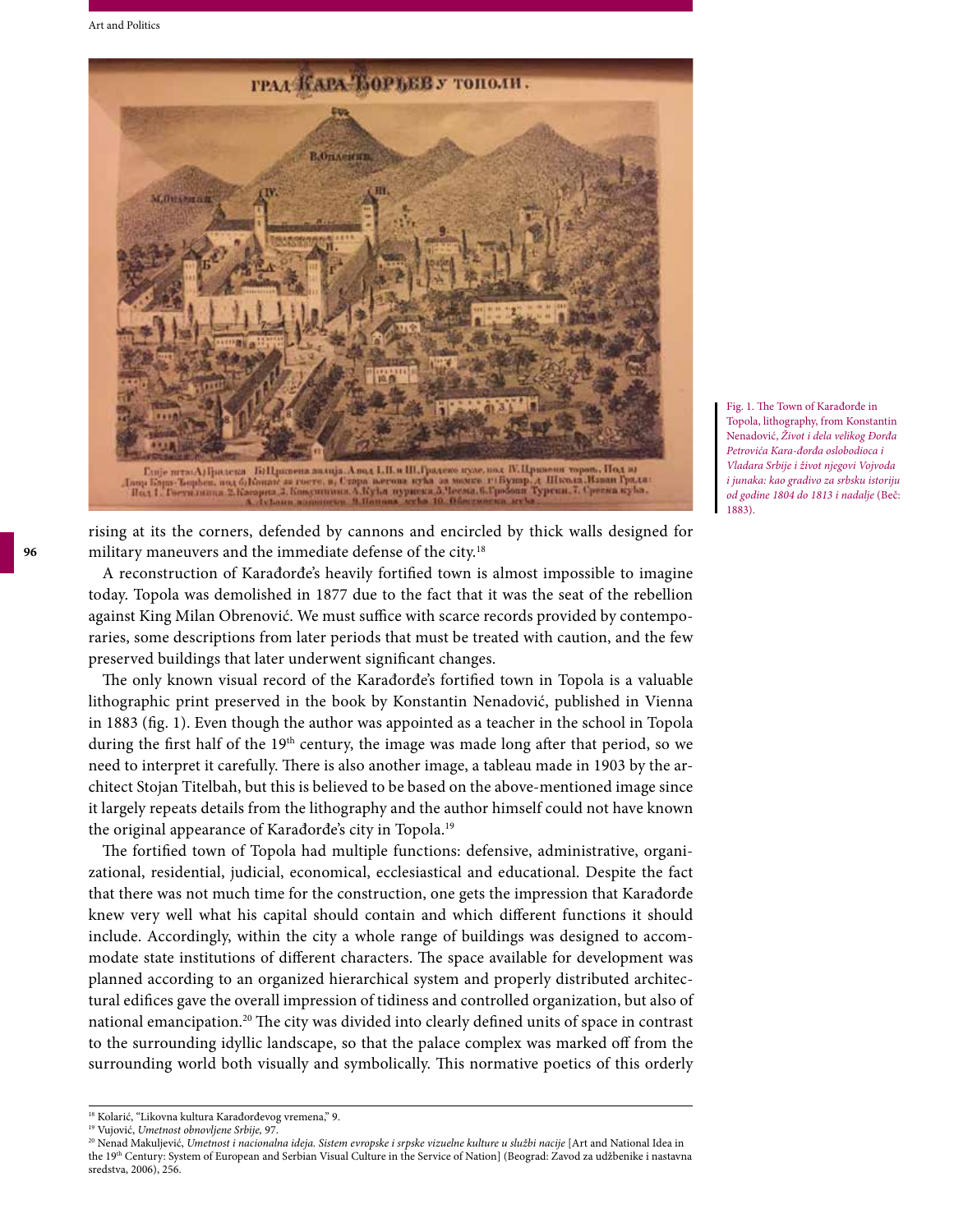setting was a stark antithesis to the expected appearance of spontaneous settlements usually associated with the recent slavish past.

The core of the court complex in Topola consisted of the court, church, guest quarters, school and practical ancillary buildings grouped around the court. Among these subsidiary edifices was the previous residence of Karađorđe, now used for the guards of the Grand Leader.<sup>21</sup> Outside the inner walls, there were buildings intended primarily for economic and commercial activities, to meet the needs of the residents.

One important symbolic space within Topola town was a Turkish cemetery that consisted of the graves of Turkish soldiers personally executed by the Grand Leader during the Uprising. The symbolic capital of this particular cemetery was used to encourage a national sensibility and permanently root an image of the praiseworthy ruler, hero and liberator of the nation in the collective consciousness of the population.

#### **INFLUENCES**

The morphology of the town of Topola points to the undeniable cultural influence of Western European understandings of the symbolism of the city and its center. To design the new residence, Karadorde's architects probably Western European understandings of the symbolism of the city and its center. To design the new residence, Karađorđe's architects probably turned to the practices used and at noble estates of the Romanian territories that were surely known to Karađorđe and his builders. The entire town was located in a rich and noble natural setting, surrounded by fruitful fields and thick woods which guaranteed protection, peace and security. Organized as a refuge located in an idealized landscape, the town of Topola was based on the concept of a city surrounded by an ideal landscape. In a parallel manner, its political practice rested on the well known concepts of the court as an ideal city and a metaphor for the perfect world order.22 Taking into account the persistent medieval idea of a city as a reflection of the Heavenly Jerusalem and the Enlightenment interpretation of the city center as a symbolic space, Karađorđe's town projected the harmony of a hierarchically stratified social order headed by the celebrated ruler and protector. In other words, the capital was conceived of as a reflection of the heavenly Concordia and functioned as a mirror image for the newly-established ideal hierarchy in Serbia, guarded and protected by the father of the nation, Karađorđe.<sup>23</sup>

A closer look at a drawing published in Nenadović's book reveals an entire system of spatial and symbolic boundaries, physical and mental borders that clearly separated and isolated spatial units protecting their essential nucleus, the court and the ruler within it. A complex system of walls, gates, fences and guards was established, as in any other European courts of the time, in order to control access to the ruler, protecting and mystifying him at the same time.<sup>24</sup> The level of access to the ruler's body indicated levels of influence within a particular society. In this sense, we can see how the Serbian authorities adopted and put into practice early 19<sup>th</sup> century standards for the spatialization of a court complex and the institutionalization of privacy as a part of the daily routine of a ruler.

#### **INSTEAD OF A CONCLUSION**

The most important structure in the town of Topola, its physical and symbolic heart, was the court. The residence, which was the most difficult structure to reach, occupied the largest area and the most prominent position was the court. The residence, which was the most difficult structure to reach, occupied the largest area and the most prominent position within the court complex. In this way, the ruler's dominant position within the society was visibly emphasized. In all probability, Karađorđe's residence was built in 1812 and its builder was the master Cena

22 John Adamson, "The Making of the Ancien Régime Court, 1500–1700," in *The Princely Courts of Europe: Rituals, Politics and Culture under the Ancien Régime 1500–1750*, ed. John Adamson (London: Weidenfeld & Nicolson, 1999), 24–27. <sup>23</sup> Igor Borozan, *Reprezentativna kultura i politička propaganda. Spomenik knezu Milošu u Negotinu* [Representative Culture and

<sup>21</sup> Nenadović, *Život i dela velikog Đorđa Petrovića Kara-đorđa*, XXXIV–XXXIX.

Political Propaganda: the Monument to Prince Miloš in Negotin] (Beograd: Filozofski fakultet, 2006), 109–111. <sup>24</sup> Adamson, "The Making of the Ancien Régime Court," 13-15.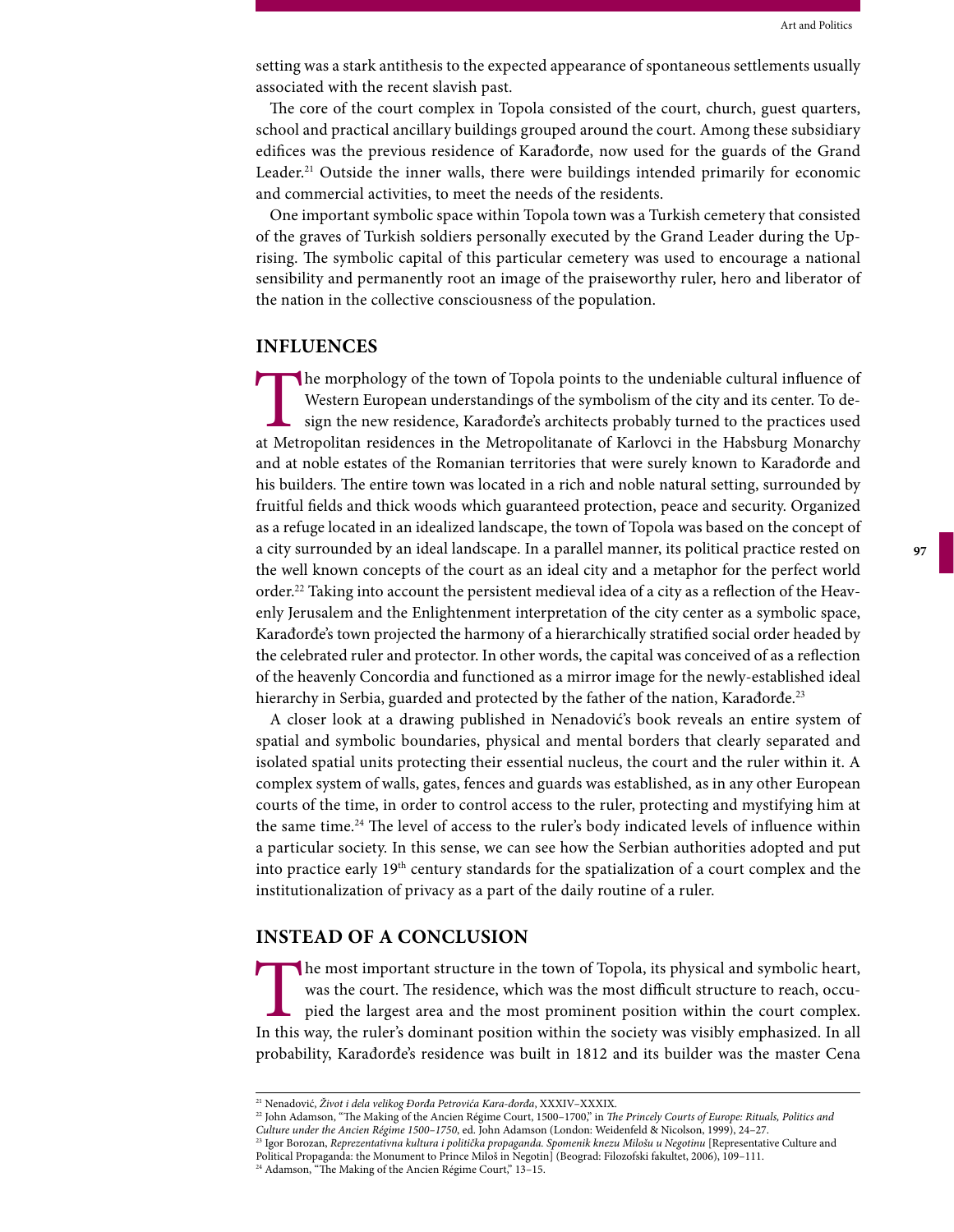from the village of Biskup in the region of Ramska Nahija.<sup>25</sup> It is likely that the palace builders used stone from the ruins of the neighboring medieval village of Banja, at the foot of the mountain Venčac. According to tradition, this village once housed palace of the last Serbian titular despot, Pavle Bakić, who was considered to be a paradigmatic heroic protector of the Serbian people against the Ottoman invaders.<sup>26</sup>

Primary sources, chronicles and records of contemporaries would certainly give us more detailed, reliable insight into life at the court of Karađorđe in Topola. Descriptions of the interior, inventory lists and notes on the daily activities at the court, which would have been crucial for understanding Karađorđe's lifestyle, have unfortunately not been discovered. The most comprehensive description of the court of Karađorđe in Topola is found again in the memoir of Konstantin Nenadović, and since it was written long after the period in question, it may be unreliable. Based on this description, the residential quarters were located on the first floor while the ground floor was intended for supplying facilities, stables and the kitchen.<sup>27</sup> Studies have shown that the residence was built of stone and brick, and that some rooms were paved with white marble slabs.<sup>28</sup> The use of luxurious building materials underscores the importance that the concept of magnificence held in the court, and underlines the fact that Karađorđe was familiar with notion of the ruler's dignity and the politics of magnificence.

Next to the residence, there was a church attached to the eastern wall and another smaller guest house that was located on the opposite side of the courtyard. This physical interconnection of the palace and the church is not surprising since courtly piousness was a fundamental attribute of a ruler's identity.<sup>29</sup> Thus, another compulsory element of the royal complex in Topola was a court chapel. The court church, better known as the church of Karađorđe, was dedicated to the Birth of the Virgin and, apparently, also served as the parish church of Topola. The church was adjacent to the eastern wall of the city and was surrounded by its own separate, somewhat lower wall, so that the courtyard of the church formed a visibly separate space, which included a school building and a teacher's dwelling.<sup>30</sup> It is likely that the Church was the first building to be erected within the urban complex in Topola.31 The surviving founder's inscription above the west portal states that the church of Karađorđe was finished in 1811. The bell tower was located in the southeast tower of the fortress, and its bells were cast in the Gun Foundry of the Lower Town of Belgrade Fortress.<sup>32</sup> The construction of high towers and the use of bells were strictly prohibited to Christians within the Ottoman Empire, and the act of constructing a bell tower and casting bells was an obvious metaphor for the freedom achieved in the First Uprising, a demonstration of the state's sovereignty and the power of the ruler.

This single-nave domed church is simple in its architecture, reduced in size and without elaborate decorations on the facade. Its simplified architectural plan is associated with a distinctive model of church buildings that dated back to the period of suspended statehood and lost freedom, a time that entailed limitations in architectural design.<sup>33</sup> On the other hand, the church that the Grand Leader of the First Serbian Uprising built in Topola was the most representative church of revolutionary Serbia, a fact that was reflected in its interior. The design and execution of the frescoes, icons and other artworks were entrusted to the most talented masters and artists of the time, including Jeremija Mihailović and Petar Nikolajević Moler.<sup>34</sup> The altar area of this spiritual center of the new Serbian capital contained a

<sup>25</sup> Kolarić, "Likovna kultura Karađorđevog vremena," 9.

<sup>26</sup> Mile Nedeljković, *Topola Karađorđev grad Oplenac* [Topola Karađorđe's Town Oplenac Hill] (Topola: Zadužbina kralja Petra I Karađorđevića, 1991), 16.

<sup>27</sup> Nenadović, *Život i dela velikog Đorđa Petrovića Kara-đorđa*, XXXIV.

<sup>28</sup> Dobrosav St. Pavlović, "Karađorđev grad u u Topoli" [Karađorđe's Town in Topola], *Saopštrenja Republičkog zavoda za zaštitu spomenika kulture*, vol. 29 (1997): 228. 29 Adamson, "The Making of the Ancien Régime Court," 24–27.

<sup>30</sup> Drobnjaković, "Topola Karađorđeva prestonica," 63.

<sup>&</sup>lt;sup>31</sup> Kolarić, "Likovna kultura Karađorđevog vremena," 9.

<sup>32</sup> Nenadović, *Život i dela velikog Đorđa Petrovića Kara-đorđa*, XXXV.

<sup>33</sup> Tanja Ivanović, "Crkva rođenja Presvete Bogorodice u Topoli" [Church of the Nativity of the Virgin Mary in Topola] (Master's thesis, University of Belgrade, 2008), 5.